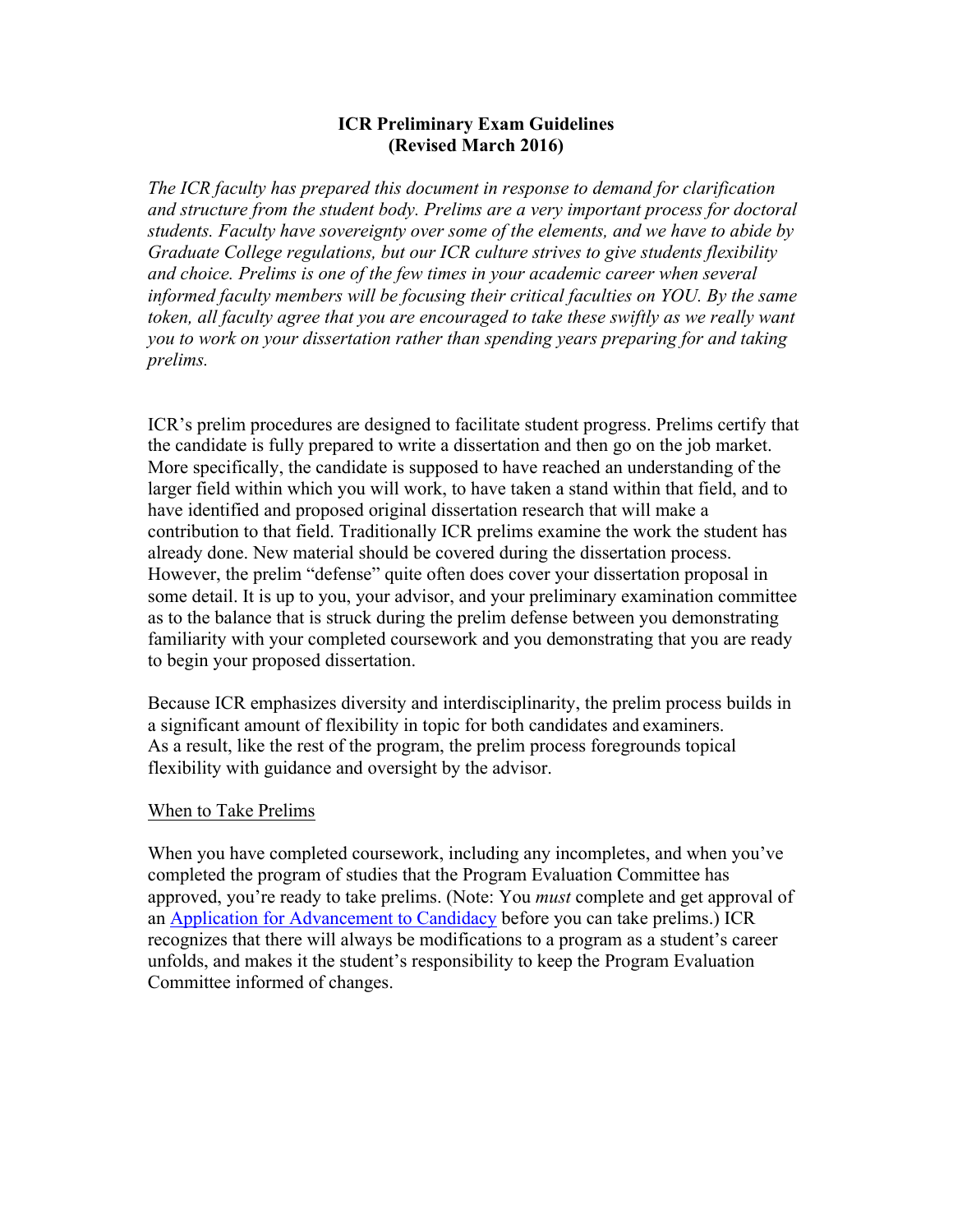### Prelim Process

#### a. Identifying a committee

Typically you will do this in consultation with your advisor. Your committee should include people who are familiar with your work. Usually you will have taken one or more courses with them, but this is not always the case. Most prelim committee members will go on to serve on your dissertation committee. That said, the dissertation committee need not be identical. It is considered wise to choose the committee so that some examiners will cover broad fields while others focus on more specific research areas. Remember, the members of your committee will likely also be the people who later write letters of recommendation for you. So a good committee will include the people who can best attest to all of the virtues that you want future employers to be aware of. Ideally members of your committee will support you long after your dissertation is deposited, not just through job seeking but also through fellowship applications, continuing advice, publication opportunities, etc.

b. Composition

Because the ICR expects its students to take courses outside the College of Media, the ICR recommends that the committee include at least one member with a faculty appointment outside the College. Some of the ICR faculty already have an outside appointment, so you can fill this requirement that way. However, students are encouraged to abide by the spirit of interdisciplinarity. If your work is anthropological in nature, for instance, you may want to have a voting member of the anthropology department involved.

c. Graduate College Requirements

In addition to the above ICR requirement, the Graduate College rules read as follows:

*. . . the committee must include at least four voting members, at least three of whom must be members of the Graduate Faculty, and at least two of whom must also be tenured at the Urbana-Champaign campus of the University of Illinois. . . . The tenure requirement can be met by term members of the Graduate Faculty who retired or resigned with tenure for a period following their resignation or retirement, according to the Policy on Graduate Faculty Membership.*

For ICR students, these requirements are easily met. Almost all ICR faculty are also members of the Graduate Faculty–you may assume that they are for purposes of composing your committee. Many are also tenured. Faculty who have retired or who have left the university seeking greener pastures remain eligible for three years at least, but you can generally assume that their eligibility will be freely extended.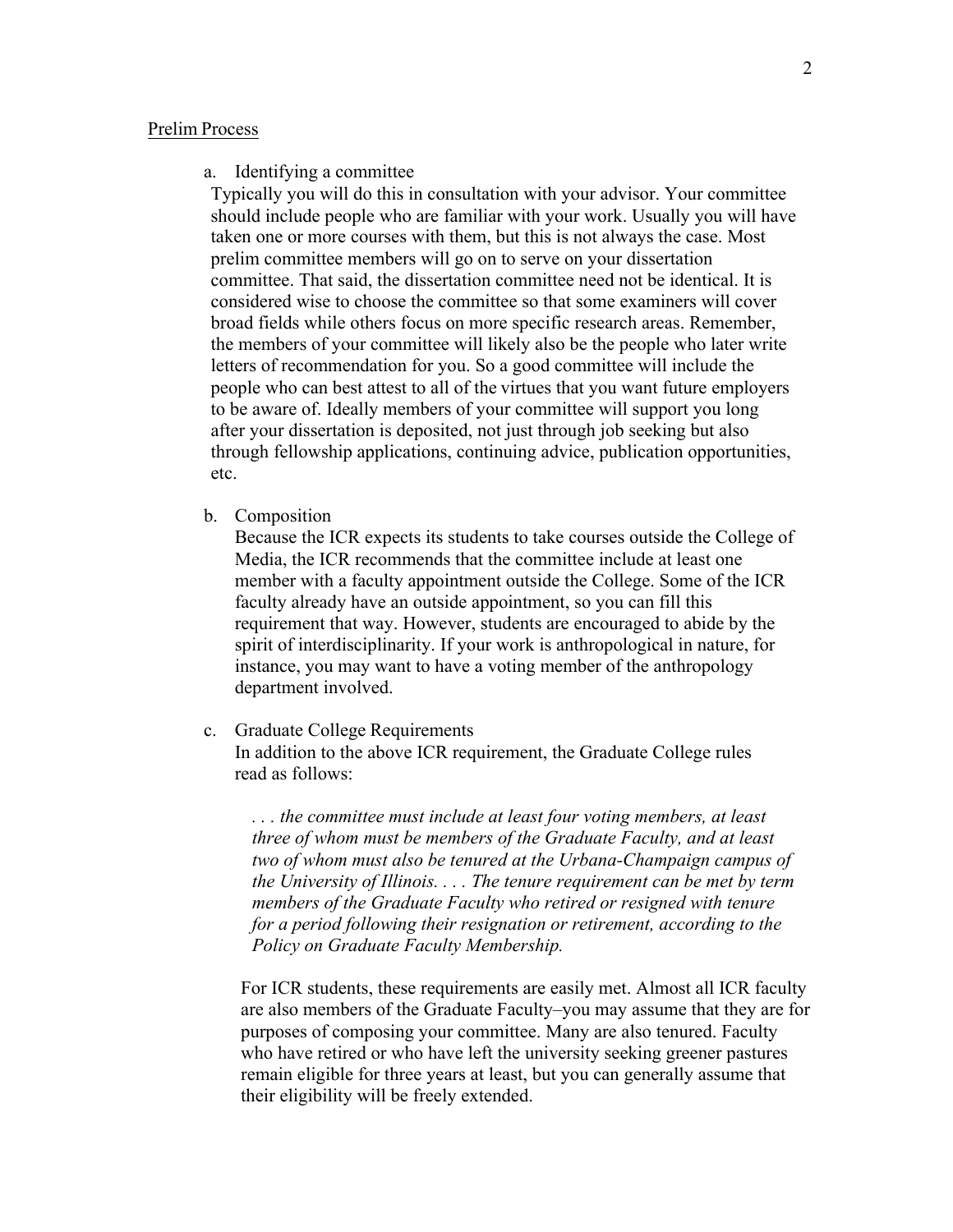### Approaching Potential Committee Members

Ask whatever way you wish. Usually you set up a meeting to ask "will you be on my committee?" and discuss what your research project is and what you anticipate the examiner will ask you about. If you are approaching an examiner from outside the department, there is a chance they will not know how ICR does these things. If this is the case, ask your advisor to explain the procedures. This is an important step as departments have widely differing approaches to prelims. Faculty around campus are usually honored to be asked to participate in prelims in other units, and ICR has a long history of happy collaboration with faculty elsewhere.

# Discuss Your Prelim Question

Negotiate with each examiner. It is the advisor's responsibility in concert with the studentto fashion the areas in which examiners will ask questions, and to seek to avoid overlap or conflict. There are many ways in which faculty in ICR go about fashioning questions. The general rule is that students will not be surprised in their written questions, and that whatever the arrangement is with a faculty member, the student will be able to prepare meaningfully for the exam question. A faculty member is not required to disclose the specific question to the student. Most ICR faculty members will negotiate a specific question. Some will negotiate a reading list instead, and some will do a combination of both. Some will ask you to come up with a question, and then shape it more to their liking. Some will ask you to propose a reading list. Outside faculty usually want to honor local custom, but occasionally will expect to do things differently than ICR faculty customarily do. If this is the case, you must be prepared to yield to their preferences or consider working with faculty whose practices are more like the ones at ICR.

### When You Have Identified Your Committee

You will report their names to your advisor, who will report the committee to the designated ICR staff person in the College of Media office, who will submit an online request to the Graduate College for formal appointment of the committee. Your advisor will contact committee members and ask for their questions in writing. The advisor will check questions for overlap and conflict and submit them to staff. The ICR staff person will have these questions on hand for you to take your written exams.

### Preparing for Your Exams

Review the material you've identified as important to your question or area with each examiner. Students may prefer to prepare for written questions one at a time or all at once. A typical approach is to spend a range of time as short as a day or as long as a month between each question, and to time them so that all four questions can be completed within a semester. *The faculty stresses that prelims should not take longer than a semester.* The Graduate College stipulates a six month time limit between the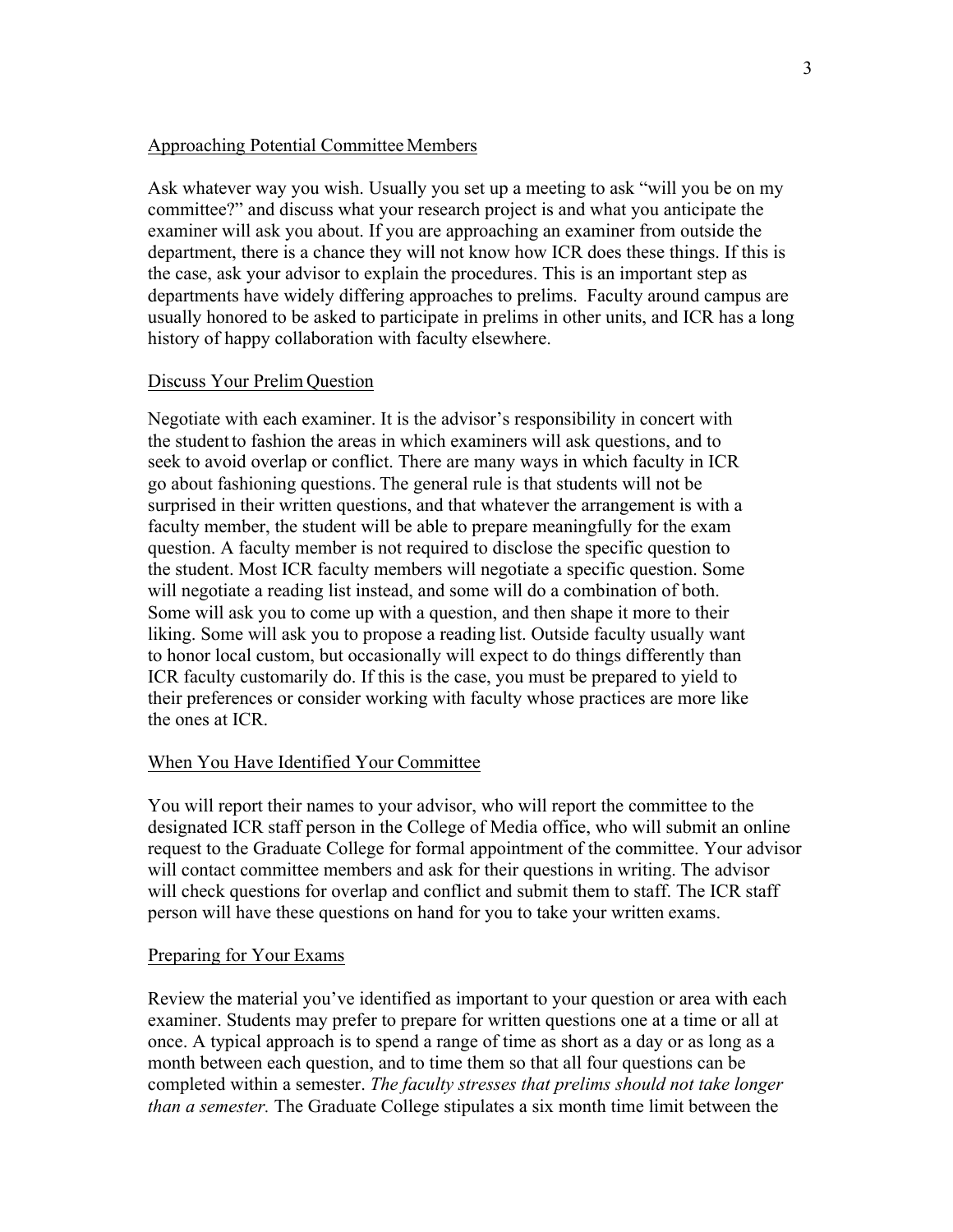appointment of a prelim committee and the oral examination. It is important to maintain momentum through the prelim process. The candidate is responsible for this, though the advisor will sometimes provide gentle or urgent reminders.

### Taking the Written Exams

By the time you are ready to take the prelims, the staff member should have the entire packet of questions so that you can schedule the examination with minimum fuss. You can get each question from the designated ICR staff person, keeping in mind that you can receive only one question at a time. For each question, the candidate has a choice whether to take a four-hour exam or a twenty-four hour take-home exam, without prejudice. In recent years most students have chosen the twenty-four hour format, which allows more time and space for reflection but also carries larger expectations for depth and seriousness in the finished product. *Twenty-four hour exams can be taken Monday-Thursday only.* Four-hour exams are shorter than takehome exams [8-12 vs. 20+ pp]. Examiners may encourage you one way or another, though it is ultimately the student's choice. The actual writing of the exam answer is expected to have taken place within the four-hour or twenty-four-hour period of the exam. It is understood that students will have been generally aware of their questions and will have thought through many aspects of them, and in some sense are "assembling" an answer. When you have finished your answer, you submit it to the ICR staff person.

### Dissertation Proposal

The proposal will be taking shape as you write the prelims. A discussion of the dissertation proposal will be a part of the prelim oral exam, and a full dissertation proposal draft will be distributed to your committee along with your answers. The dissertation proposal will take shape through discussions with your advisor. It is generally a good idea also to discuss the proposal with the other committee members at an early stage of its formulation. Proposals vary according to field and discipline, but the ICR tradition includes the following elements:

- 1. the question you are trying to answer
- 2. a tentative thesis
- 3. a discussion of the literature to which the dissertation will contribute and why the dissertation will be important
- 4. a description of the research that will be executed
- 5. a discussion of methodology
- 6. a schema of the dissertation that may take the shape of a chapter outline of the entire dissertation
- 7. a fairly extensive bibliography

If the student's prelim questions have been well arranged, some of the work behind the dissertation proposal will already have been accomplished in the written answers. It is not unusual to cut and paste sections of prelim answers into the dissertation proposal. However it is a mistake to lean too heavily on the writtens in writing the proposal.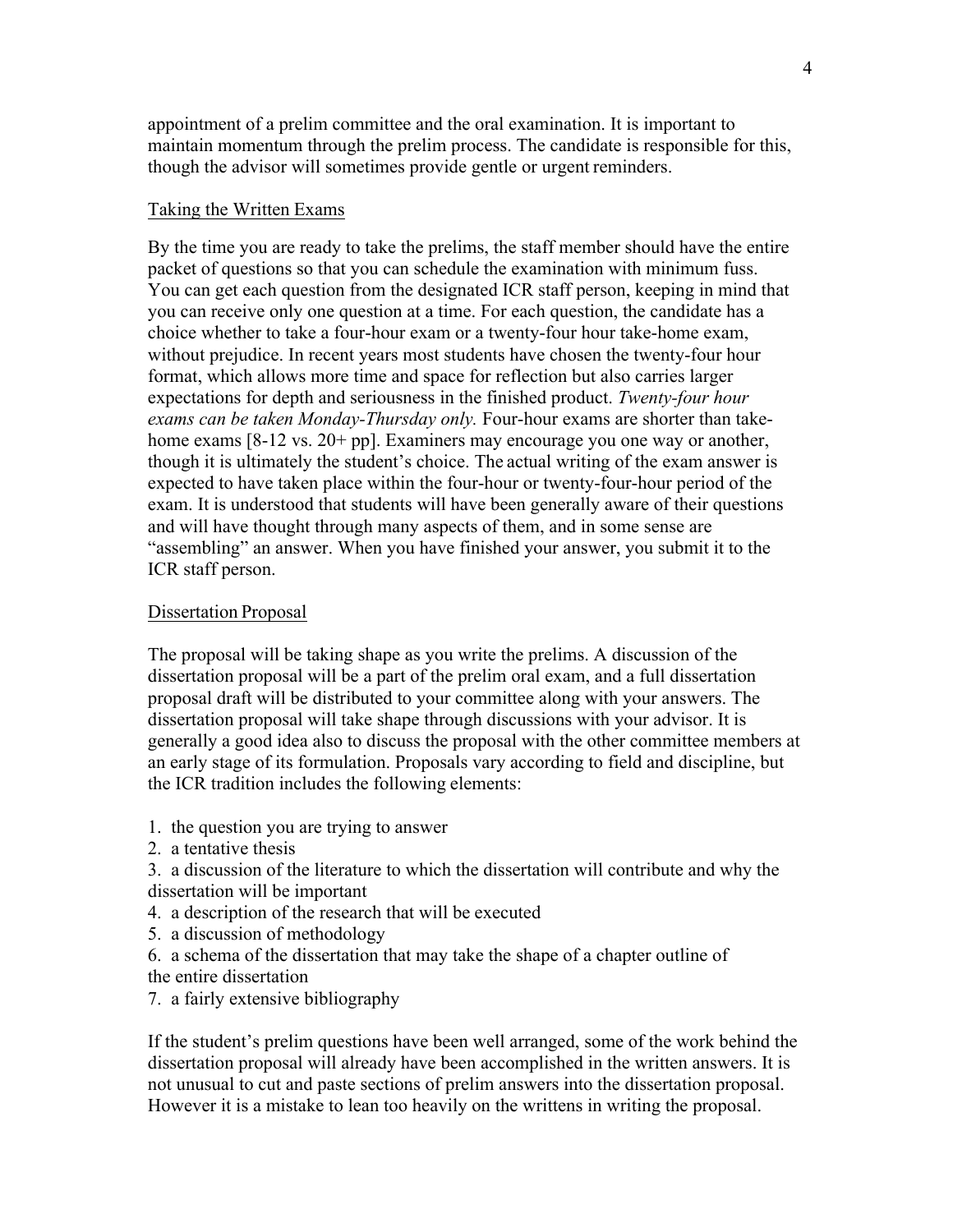Similarly, it is not unusual that the proposal can be reshaped into the first chapter of the finished dissertation, but you should not plan on that.

#### Scheduling the Oral Examination

Once all the writtens are completed and the dissertation proposal is approved by your advisor, the ICR staff person schedules the oral defense and distributes all of the documents: questions, answers, and proposal. Once a time has been settled on, the ICR staff person will arrange a room and see to it that necessary equipment is available. The Graduate College demands that the chair and the candidate be physically present and encourages all other committee members to be so as well. In unusual circumstances up to two members can teleconference via Skype or similar means, but this is not encouraged. Faculty should be given a minimum of 3-4 weeks to read the material before the scheduled defense. Students should exercise courtesy in this delicate matter. Faculty tend to be busy and protective of both their time and latitude. Faculty who feel they've been nagged sometimes develop heightened critical abilities.

### Oral Examinations Involve Both the Written Answers and the Dissertation Proposal

#### (Note: ICR discourages food and beverages during the oral exam.)

If the writtens are especially strong, the oral exam may give them cursory attention. Customarily, the writtens will open up areas for questioning. Every examiner is expected to have read all of the written material. Faculty tend to follow a few habitual strategies in these questions. Some will focus specifically on your answer to their individual question. Frequently examiners probe to find the limits of a student's knowledge. Cumulatively, the examiners will look for tensions and ambiguities among the different answers. A candidate should always have taken care to avoid saying one thing to examiner A and another to examiner C; the point isn't to tell your examiners what you think they want to hear, but to express intelligently and forcefully your own thinking. The prelims expect you to take a stand. Usually the questioning on the writtens will be separate from the questioning on the dissertation proposal, though inevitably the two intermingle.

When questioning turns to the proposal, examiners usually seek to explore the significance of the research to the field, sometimes to discuss the approach or conceptual framework, and sometimes to inquire into practical details of the research process. The point is to certify that the proposed dissertation is do-able, that the candidate is qualified to do it, and that when it's done it will be meaningful. Often the discussion of the proposal becomes a coaching session. It is a good idea for the candidate to take notes during the entire exam, but especially during the discussion of the proposal. Students should take the proposal very seriously. While sometimes committees might be amenable to passing a student on the basis of a not-fully-thoughtthrough dissertation proposal, it is possible that the prelim outcome will be "deferred" until a more satisfactory proposal is produced.